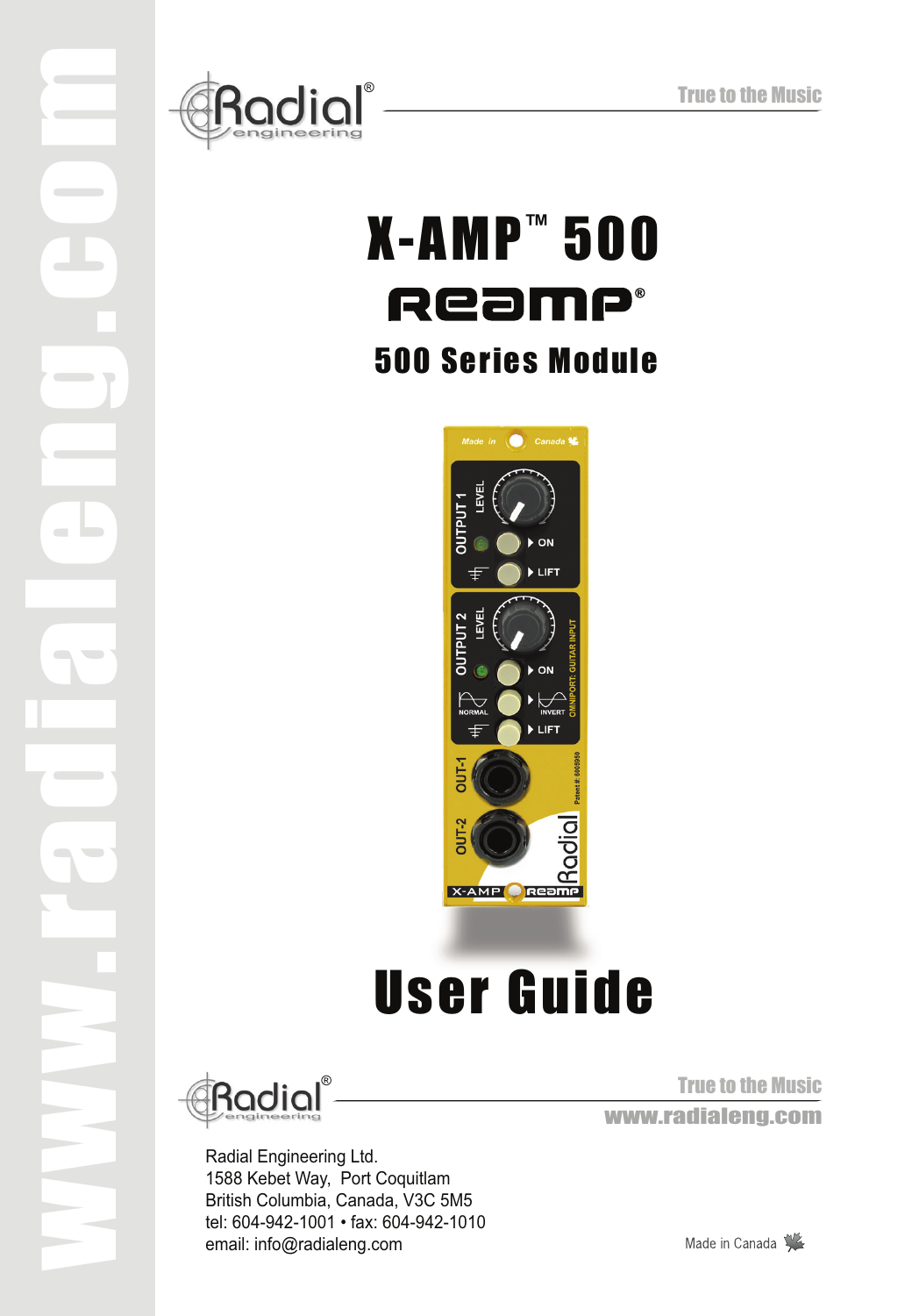## Radial® X-AMP™ 500 User Guide

**Congratulations and thank you** for purchasing the Radial X-Amp 500 Reamp® module. The X-Amp is a unique 500 series amplifier interface designed to allow you to re-amplify a prerecorded guitar track and send it to two amplifiers. This 'old trick' has been used for years and is part of the magic that has made some of the most memorable recordings of all time.

But don't just think of Reamping guitars. With the X-Amp 500, you can Reamp bass, keyboards, drums and just about any other instrument. Reamping brings consistency to recordings while eliminating the stress and frustration musicians must endure while engineers work out the details.

This manual describes installing and operating your X-Amp in the Radial Workhorse or other 500 series module power racks. To take full advantage of the unique features that have been incorporated into the X-Amp, please read through this manual before using it. This user guide will give you a broader sense of the module's capabilities. If you have questions that are not covered in this manual, please visit the FAQ section on our website. This is where we post answers to questions from users. If you cannot find the answer to your question please feel free to send us an email at info@radialeng.com and we will do our very best to respond as quickly as possible.

The Radial X-Amp 500 module brings the magic of Reamping to the masses.

### **WARNING NOTICE TO USER!**

Although preventative safety measures have been designed into Radial 500 series products **we strictly advise against hot-swapping modules** or plugging and unplugging them when the Workhorse or other 500 series rack is powered on. Hot swapping can cause connection sparks at the card-edge connector that could send damaging transients to other equipment. This also greatly reduces the life span of the contacts. Damage due to hot swapping is not covered under warranty. There are no user serviceable parts inside.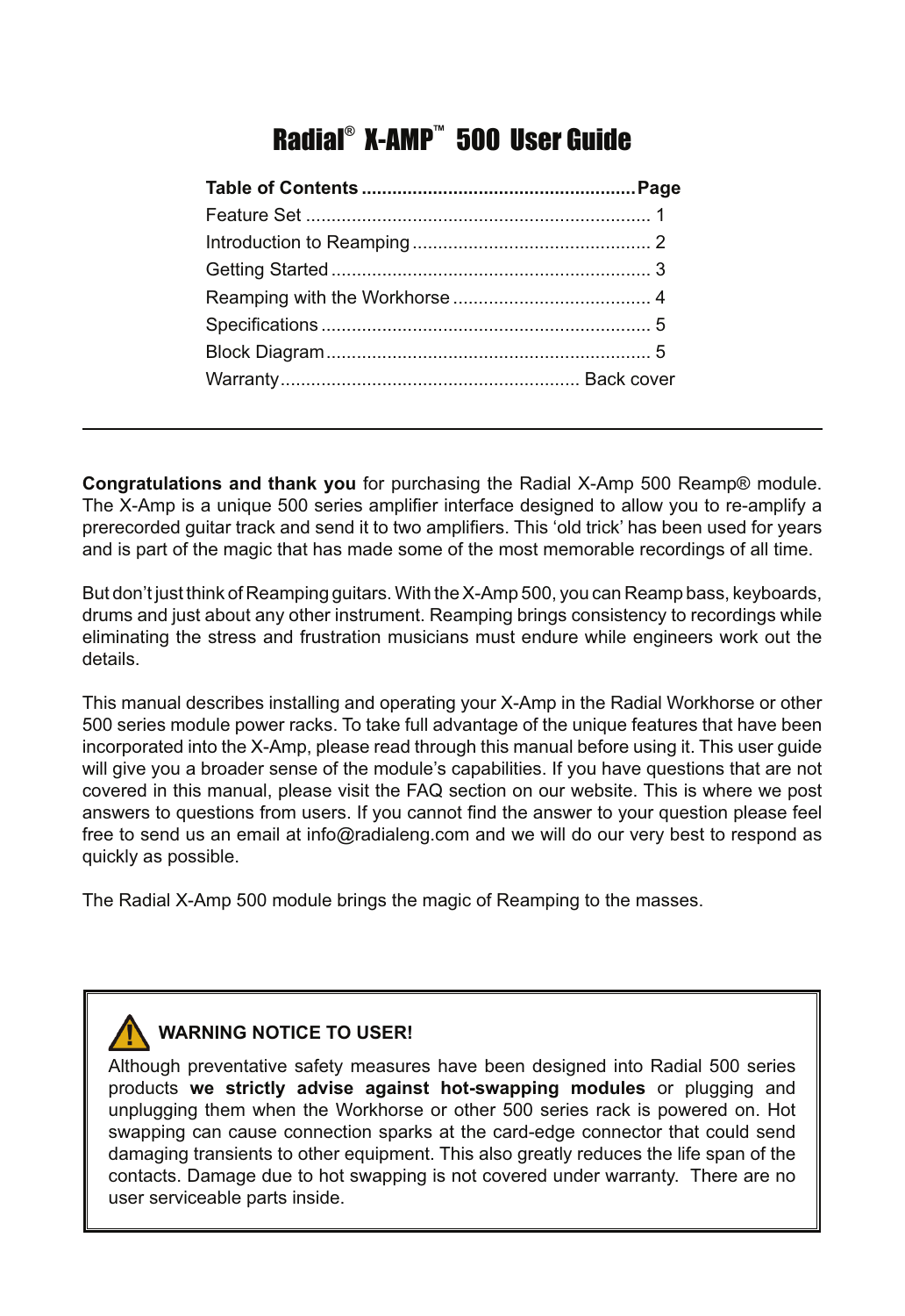

#### **FEATURE SET**

- 1. OUTPUT-1 LEVEL Lets you adjust the output level to amp-1 right from the control room. This is particularly useful for finetuning front end drive distortion.
- 2. ON-OFF Switch lets you mute the output going to amp-1.
- 3. LIFT- Lifts the ground on the OUT-1  $\frac{1}{4}$ " output so that it eliminates a potential ground loop between the 500 series rack and the guitar amp.
- 4. OUTPUT-2 LEVEL Lets you adjust the output level to amp-2.
- 5. ON-OFF Switch lets you mute the output going to amp-2
- 6. 180º Lets you reverse the polarity going to amp-2 to phase-align the two amps if needed. Can also be used to create interesting effects.
- 7. LIFT- Lifts the ground on OUT-2 ¼" output.
- 8. ¼" OUT-1 and 2 Two outputs let you drive two amps at the same time. These are transformer isolated to help eliminate hum and buzz caused by ground loops. Class-A buffered to let you drive long cables.
- 9. OMNIPORT (with Workhorse) Configured as a hi-Z guitar input to allow the X-Amp to be used to record a clean track for Reamping. It can also be used like an ABY box to allow a guitarist to play two amps at once.



**Warning:** Never remove or lift the 3rd prong or ground on your amplifier's power cable. This safety ground is there to protect you from serious shock. If you are using an older or vintage amp, check to make sure it is connected in phase. If you are not sure, consult a technician. Only use guitar amps that have been properly tested for safe use in your country.

1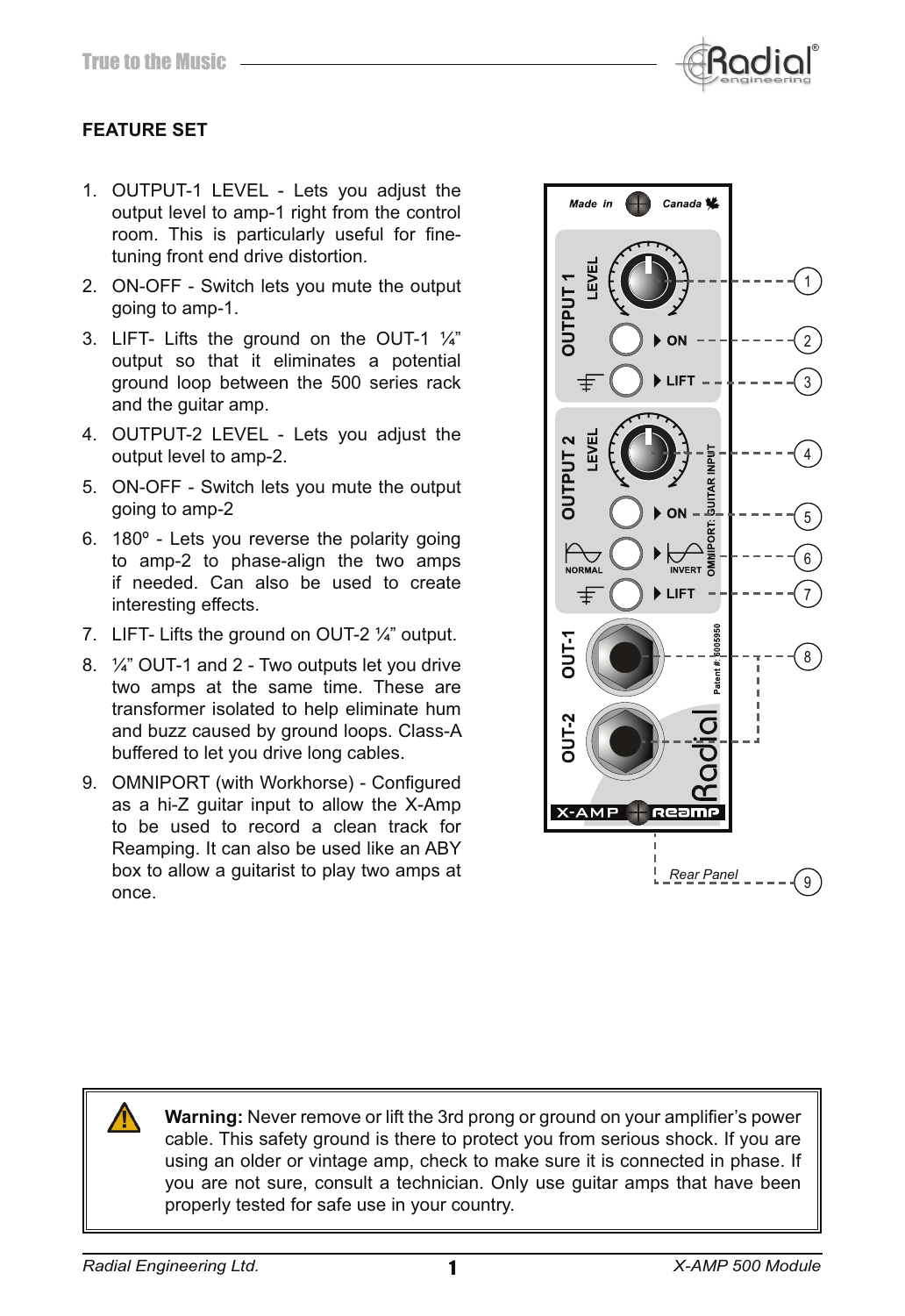

#### **INTRODUCTION TO REAMPING**

Reamping is a two-stage process whereby you first record a dry or clean track and then re-record the track afterwards by sending the clean track back through your amps and effects. The benefits of Reamping are tremendous: From the musician's perspective, the best performance is usually captured when the artist is fresh. Before Reamping, the guitarist would have to play for hours while the engineers moved mics in effort to find the perfect sound. By the time the engineer was ready to record, the guitarist was tired and their performance suffered.

With Reamping, you record the performance and worry about the sound later. In other words, capture the performance when the musician is at his or her best. You can then take your time to move the microphones around the room, change amps or add effects as needed. This also enables you to go back and change the sound of the track to fit the mix as the production advances. For instance you may find that a rhythm quitar track is too fat and taking up too much space in the bass region. With Reamping, you can cut the track again with a different amp that suits the mix better.

#### **Step-1 Recording**

Start by connecting the guitar using a Radial J48 or other direct box. *(The X-Amp will also work but requires connecting the input via the Omniport on the Workhorse.)* The thru-connection on the DI box is used to feed the guitar amp. The DI box XLR output is recorded on track-1 (clean track). While you are at it, you may as well put a mic up in front of the guitar amp and record it. This would be recorded on track-2 (the performance track).



Recording a performance track has several benefits. The first is that the guitar player will be comfortable and familiar with the sound. This generally means that the performance will be better. Second, when the guitarist generates sustaining feedback, the sustaining notes will also be captured on track-1 only here they will be clean. Should the guitarist flub a note, this can easily be moved or pitch corrected in the digital domain. You may also find that mixing the original performance with a Reamped track can deliver amazing results. Best of all, you can make these decisions as the production develops. Reamping leaves your options open.

#### **Step-2 Reamping**

Now that you have captured the performance with a clean track, you can send the guitarist to the beach. You are ready to roll up your sleeves and get to work. Send the track-1 clean output to the Radial X-Amp. From there, you can split the signal off to two amplifiers and mic each one independently. Add another mic in the room or even add guitar effects as needed.

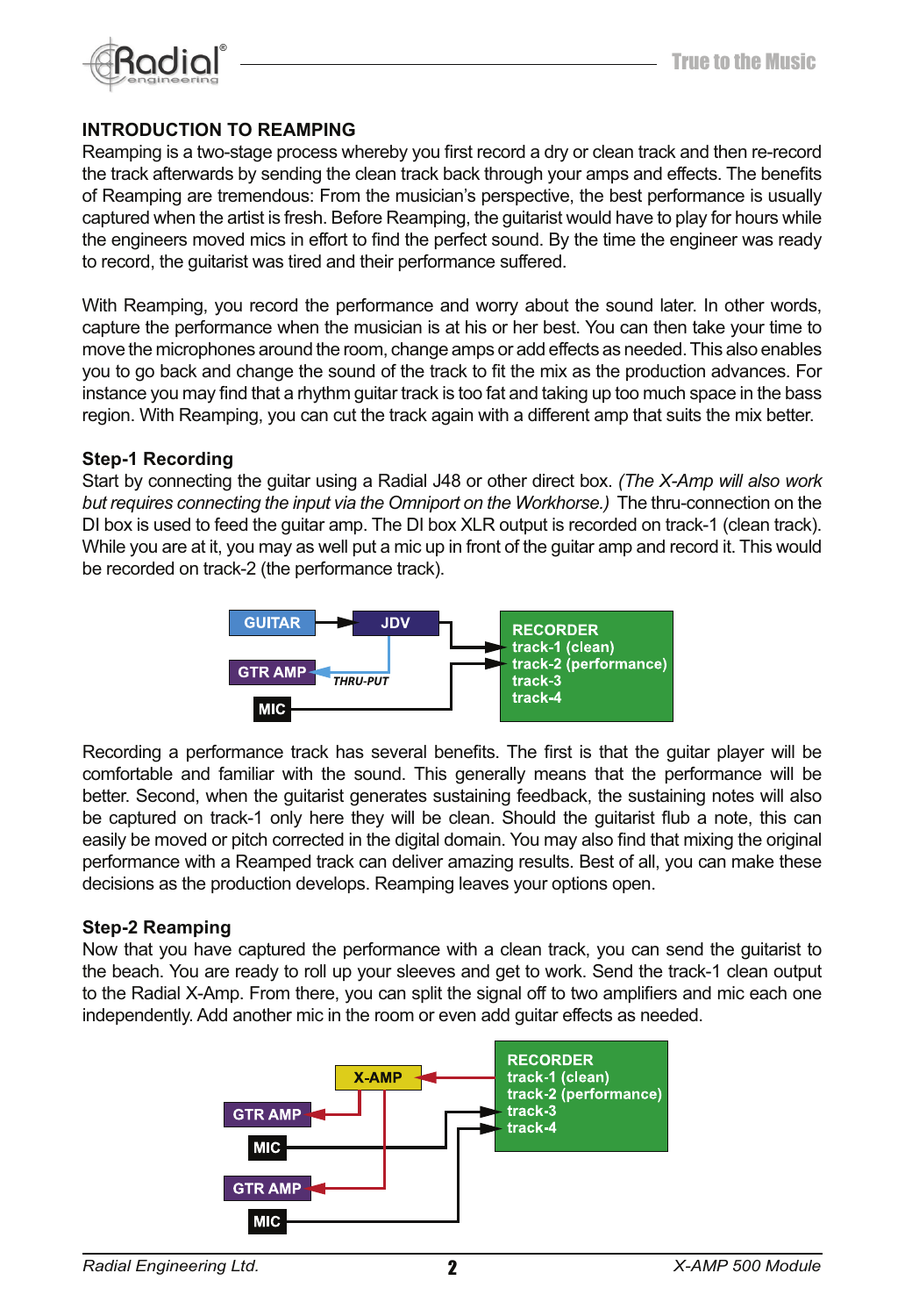

The cool thing about Reamping is that once you have the track, you can hit play for hours as you move the mics around and change the amps until you get exactly what you are looking for. Where things really become cool is during the production stage… you can hire all kinds of guitarists, let them use whatever amp they like and then Reamp the signals so that all of the tracks on the album sound uniform. This is the trick that Roger Nichols (Steely Dan) figured out and why they could use 3 or 4 different players and still retain the distinct Sleely Dan sound. Reamping has been around for a long time. The Radial X-Amp is a device that makes it easy.

#### **GETTING STARTED**

Before making any connections, start by turning off your audio system and turning all volume levels down. This helps protect equipment from turn-on transients that could damage loudspeakers and other sensitive equipment. We recommend using a power bar with an on-off switch as this makes it easy to turn on and off the 500 series rack, monitors and so on, using a single switch. Carefully plug the X-Amp into your 500 series rack to avoid stress on the card-edge connector. Screw the module in to ensure it does not accidentally get dislodged.

Guitar and amp connections to and from the X-Amp are made on the front panel while connections to the recording system are done on the rear panel. Most 500 series racks are equipped with XLR connectors. When you plug the X-Amp into your 500 series rack it will automatically route the input and output to the module. With the Workhorse, this is augmented with  $\frac{1}{4}$ " TRS connectors, D-Subs and a signal to feed the Workhorse mixer. It also activates the Omniport which in this instance (with X-Amp) turns the Omniport into a guitar input.

#### **Start by setting up the X-amp panel controls as follows:**

- 1. Turn both output levels controls fully counter-clockwise.
- 2. The ground-lift switches should grounded (switch outward).
- 3. Outputs turned off (switches outward with LEDs off).
- 4. Ensure output-2 polarity reverse is set to normal (switch outward).

Connect the output from your recorder to the XLR input on the rear panel of your 500 series rack. Connect OUT-1 from the X-Amp to your first guitar amp. It is a good idea that you test signal levels first with a basic set-up before adding effects and a second amp. This makes trouble shooting easier.



We will assume that you have a prerecorded clean track ready. Hit play. Turn X-Amp output-1 on by depressing the on switch. The LED should illuminate. Now, slowly increase the level from output 1 on the X-Amp to no more than 12 o'clock. You should be hearing plenty of volume. If not, check your amp by connecting your guitar and testing as it may not be set up correctly. You should be good to go.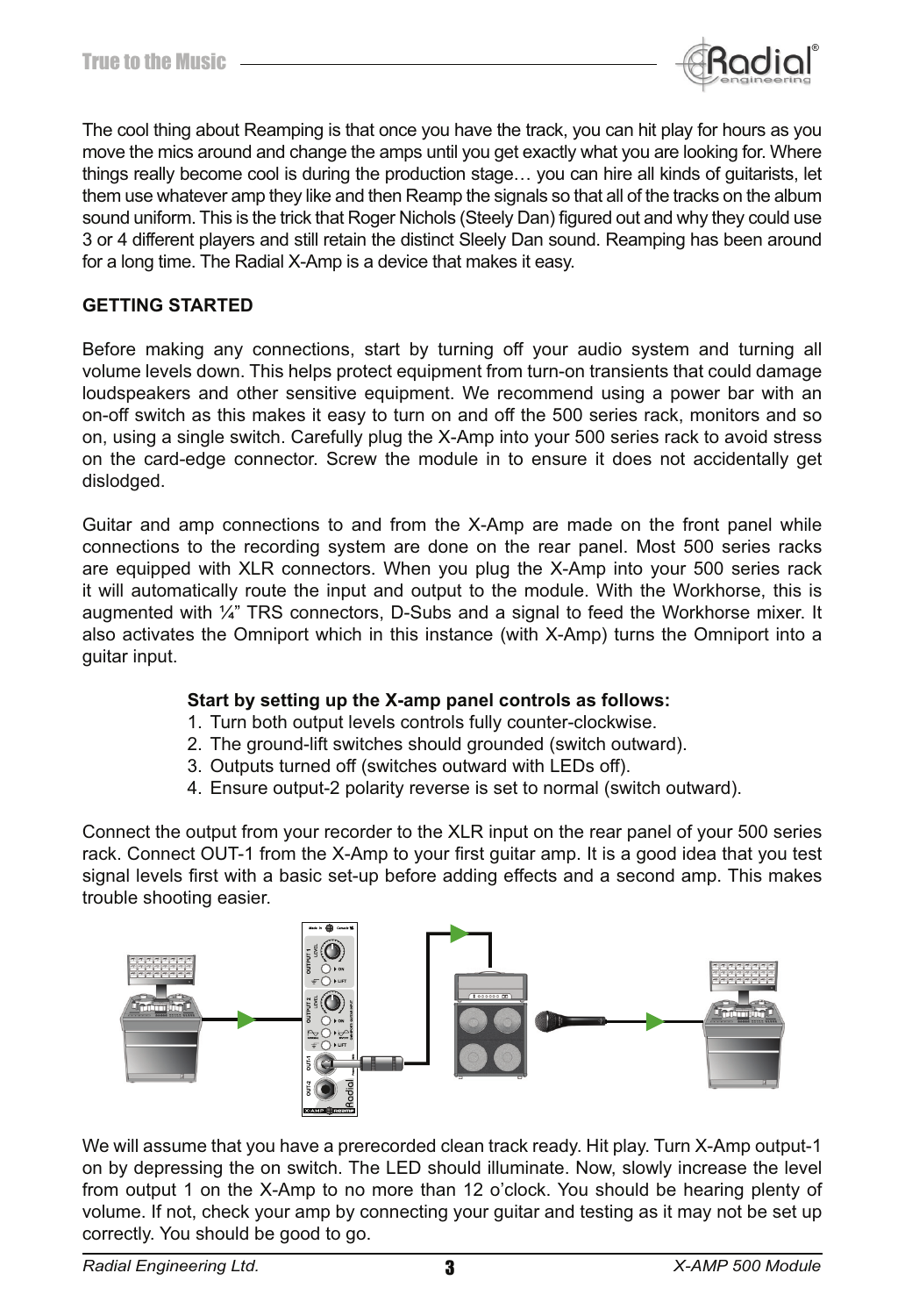

#### **Using the ground lift switch**

Both of the front panel guitar outputs on the X-Amp are transformer isolated to help eliminate hum and buzz caused by ground loops. If you hear hum or buzz, the LIFT switch disconnects the ground at the  $\frac{1}{4}$ " output jack to further reduce noise.

#### **Adding a second amp**

If all is good, mute output-1 by setting the on switch to the outward position, connect amp number 2 and repeat the test process. If all is good, turn both amps on. The volume controls on the X-Amp are designed to let you adjust the signal going to each amp from the comfort of your control room chair. In fact, the X-Amp's buffered guitar outputs can easily drive a 15 meter (50 ft) cable.

#### **Adjusting the polarity**

When your two guitar amps are in phase, the sound will tend to be richer and warmer sounding. An easy way to test is to face both amps together and play low frequency bass notes. Depress the polarity reverse and listen. If out of phase, the bass will disappear.

#### **Reamping with the X-Amp and the Workhorse**

As described earlier, Reamping is a two stage process whereby you must first record a clean track. This is normally done using a direct box like the Radial J48, JDV or JDI. The clean track is then played back and routed to amps via a Reamper like the X-Amp. If you have a Workhorse, both recording and Reamping can be performed using the X-Amp. To make this work, we turned the Workhorse  $\frac{1}{4}$ " TRS Omniport into an instrument input. This way, you connect your guitar to the Omniport and it feeds the two  $\frac{1}{4}$ " front panel outputs which feed the amps. This will also send the signal to the X-Amp XLR out on the rear panel and the Workhorse mixer.



#### **Using the X-Amp as a guitar distro**

With a Workhorse, you can also use the Omniport (guitar level input) to feed two amps simultaneously to create a mini version of our popular Radial JD7 Injector. You can of course still capture the clean track as detailed above. The cool thing here is that when you isolate and buffer the guitar signal going to the amps and pedals, you will find that in almost all cases, you will end up with a quieter setup.

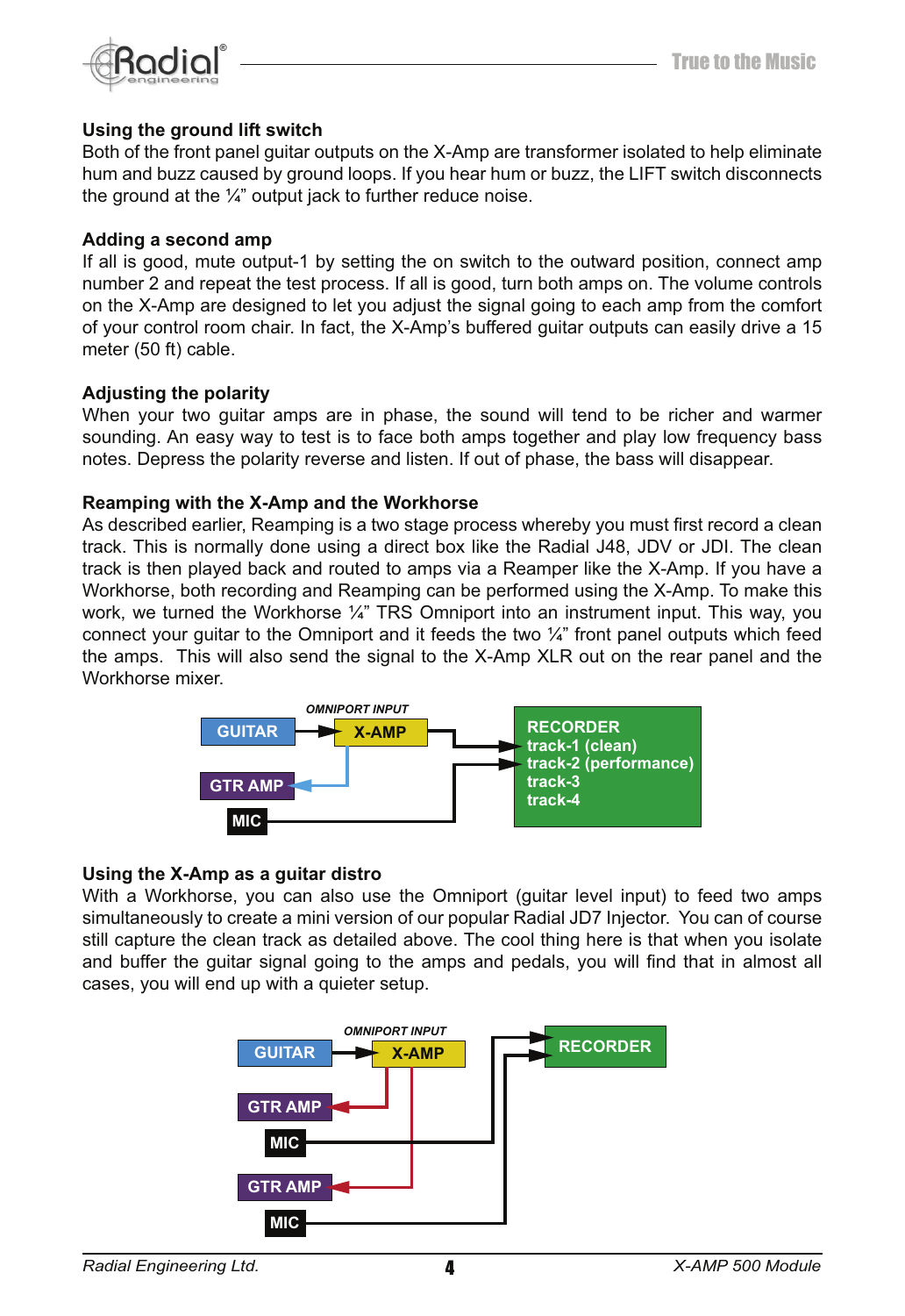

#### **RADIAL X-AMP SPECIFICATIONS\***

| Circuit type:                     | Class-A discrete, transformer coupled                                                  |
|-----------------------------------|----------------------------------------------------------------------------------------|
| Power Requirement: 40mA, +/-16VDC |                                                                                        |
|                                   | Frequency Response: 20Hz to 20kHz (adjusted for guitar signals -5dB@20kHz) - 100K Load |

|                                | <b>XLR Input to XLR Output</b> | Omniport to XLR Output         | XLR Input to $\frac{1}{4}$ " outputs |
|--------------------------------|--------------------------------|--------------------------------|--------------------------------------|
| Voltage Gain:                  | $0dB +/- 0.5dB$                | $-3dB$ +/- 0.5dB               | $-0.6$ dB $+/- 0.5$ dB               |
| THD+N:                         | <0.002% @ 0dBu<br>(20Hz~20kHz) | <0.002% @ 0dBu<br>(20Hz~20kHz) | $< 0.006\%$ @ 0dB (1KHz)             |
| Noise:                         | -114dB below 0dBu              | -95dB below 0dBu               | -98dB below 0dBu                     |
| Intermodulation<br>Distortion: | <0.04% @ 0dBu input            | <0.005% @ 0dBu input           | <0.027% @ 0dB input                  |
| Maximum input:                 | +26dBu                         | +20dBu                         | $+19$ dBu                            |

#### **Connector I/O details:**

| +4dB, balanced female XLR, AES standard, input impedance 1.2k Ohms                    |  |
|---------------------------------------------------------------------------------------|--|
| Parallel 'thru-put' with XLR input, +4dB balanced, output impedance 600 Ohms          |  |
| ** Typical connectors found on most 500 series racks                                  |  |
| Instrument-level (variable), unbalanced 1/4", transformer isolated, impedance 3k Ohms |  |
| Instrument-level (variable), unbalanced ¼", transformer isolated, impedance 3k Ohms   |  |
| Instrument-level input, unbalanced 1/4", (on Workhorse), input impedance 220K Ohms    |  |
| 1.5lbs (0.7kg)                                                                        |  |
| Standard 500 series rack format                                                       |  |
| 3 years, transferable                                                                 |  |
|                                                                                       |  |

#### **CONNECTOR WIRING**







#### **X-AMP BLOCK DIAGRAM**